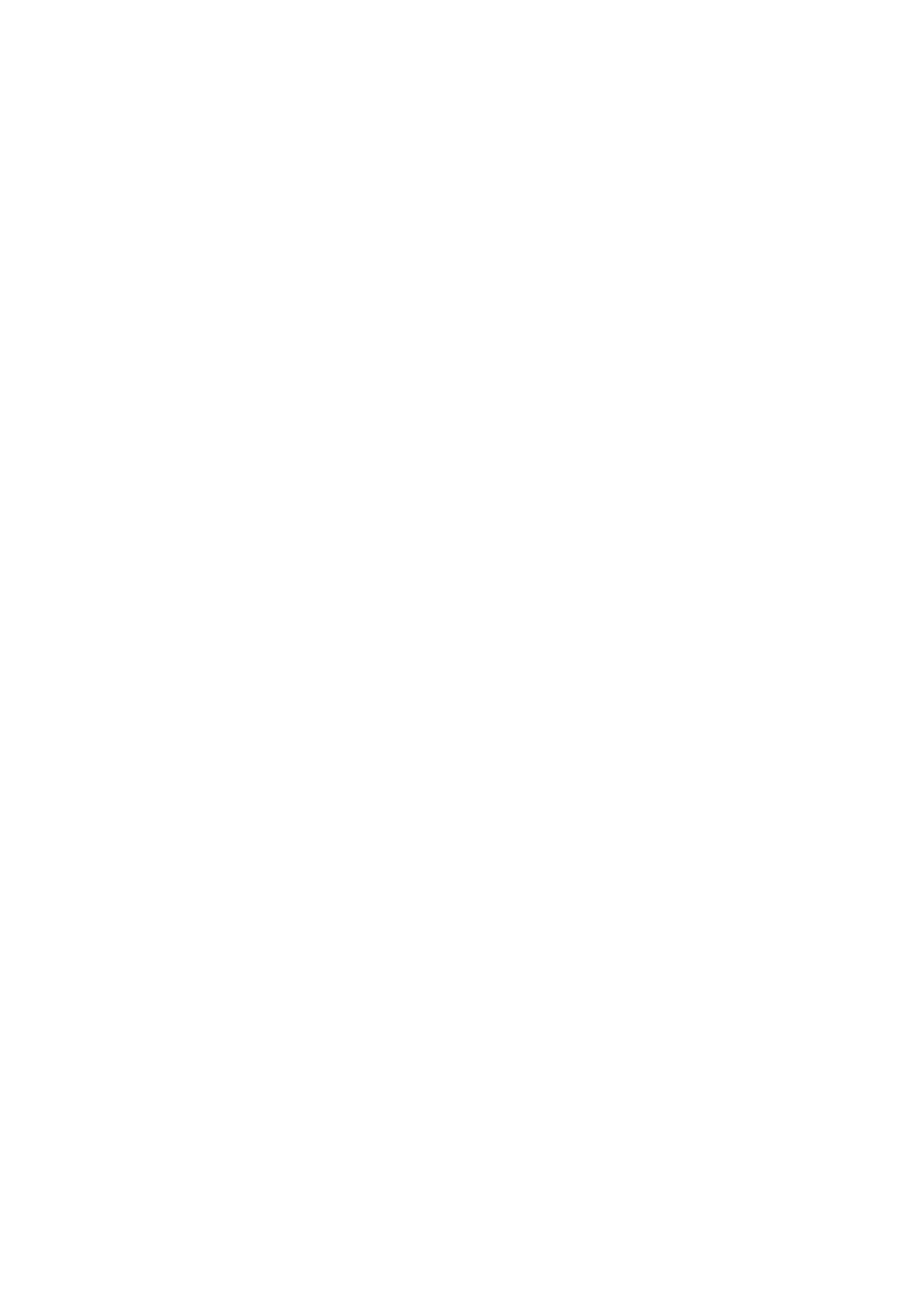Introduced by Mr P R Draper, MP First print



New South Wales

# **Water Management Amendment (Bulk Water Charges) Bill 2010**

### **Contents**

|                                              | Page |
|----------------------------------------------|------|
| Name of Act                                  |      |
| 2 Commencement                               |      |
| Amendment of Water Management Act 2000 No 92 |      |
|                                              |      |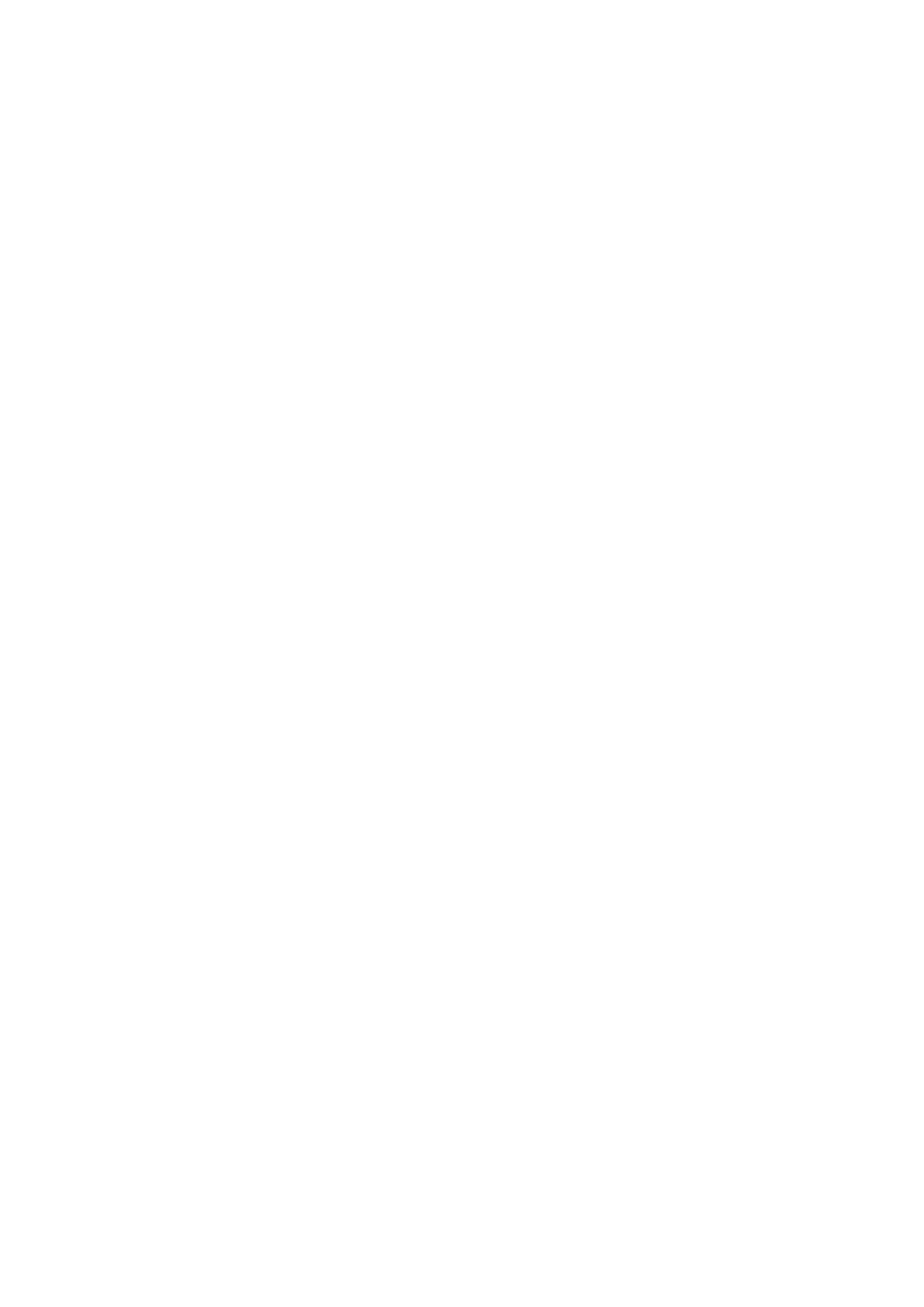

New South Wales

## **Water Management Amendment (Bulk Water Charges) Bill 2010**

No , 2010

#### **A Bill for**

An Act to amend the *Water Management Act 2000* to ensure that the amount charged for taking water in the Peel, North Coast and South Coast valleys or regions is no more than the average price determined by IPART for other areas of the State.